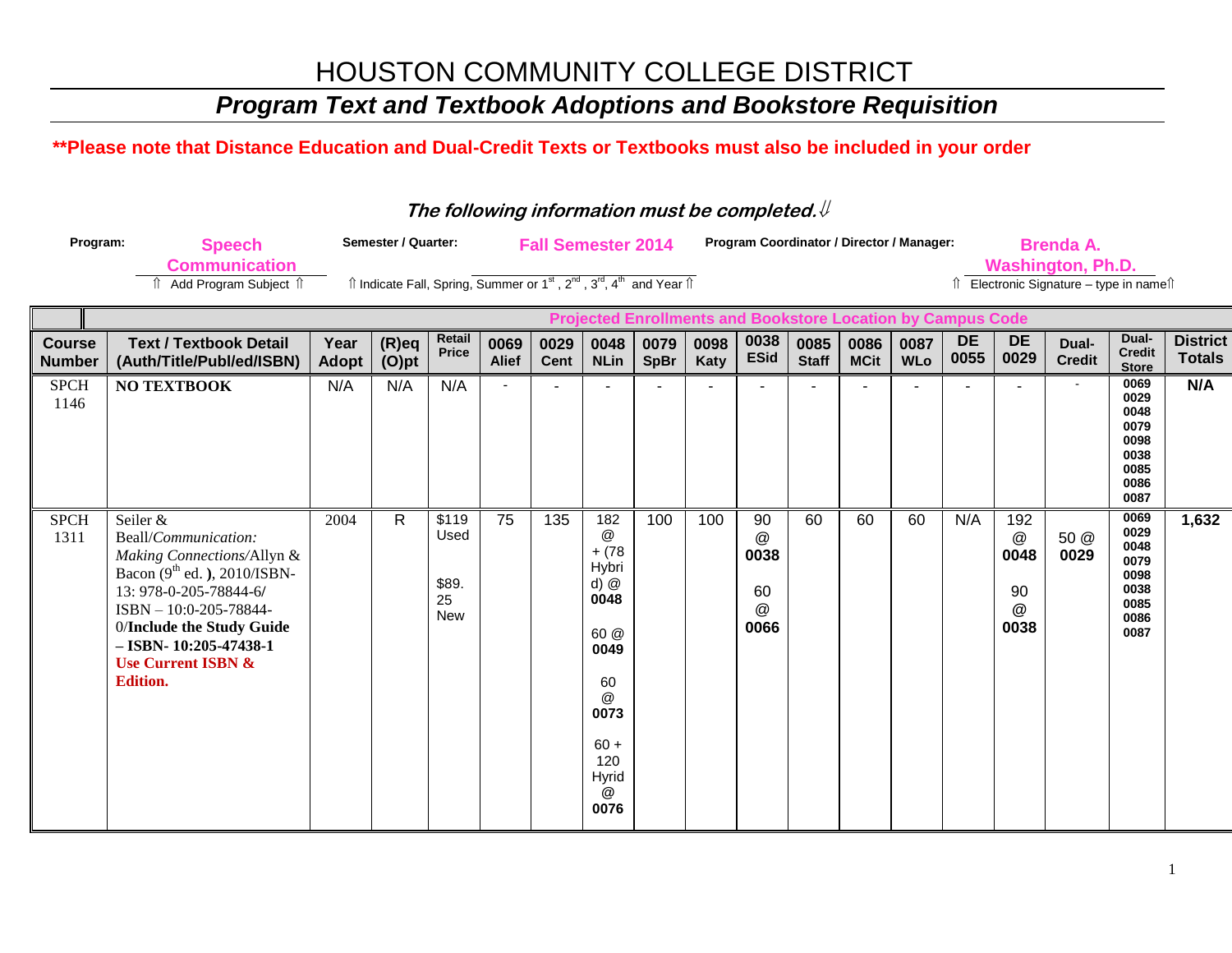## *Program Text and Textbook Adoptions and Bookstore Requisition*

### **\*\*Please note that Distance Education and Dual-Credit Texts or Textbooks must also be included in your order**

| Same                | * Include Cards & Bar<br><b>Charts</b>                                                                                                                                                                                                                                       |      |              | Estim<br>ated<br>$\omega$<br>\$3.50<br>each | 25/<br>25 | $\Omega$ | 260/<br>260<br>60/<br>60<br>60/<br>60<br>180/<br>180 | 100/<br>100 | 100/<br>100 | 90/<br>60<br>90/<br>60          | 60/<br>60 | 60/<br>60 | 60/<br>60 | N/A | $\Omega$                                        |              | 0069<br>0029<br>0048<br>0079<br>0098<br>0038<br>0085<br>0086<br>0087 | 1,632       |
|---------------------|------------------------------------------------------------------------------------------------------------------------------------------------------------------------------------------------------------------------------------------------------------------------------|------|--------------|---------------------------------------------|-----------|----------|------------------------------------------------------|-------------|-------------|---------------------------------|-----------|-----------|-----------|-----|-------------------------------------------------|--------------|----------------------------------------------------------------------|-------------|
| <b>SPCH</b><br>1315 | O'Hair, Stewart &<br>Rubenstein/A Speaker's<br>Guidebook/Bedford/St.<br>Martins/2010 (4th ed.)/<br>ISBN: 13:978-0-312-55035-<br>6/ISBN - 10:312-55035-9<br><b>Use Current ISBN &amp;</b><br><b>Edition.</b>                                                                  | 2004 | $\mathsf{R}$ | \$30<br>New<br>\$22.<br>50<br>Used          | 0         | $\Omega$ | $\mathbf 0$                                          | 0           | $\mathbf 0$ | $\Omega$                        | $\Omega$  | 0         | $\Omega$  | 0   | 0                                               | $\mathbf{0}$ | 0069<br>0029<br>0048<br>0079<br>0098<br>0038<br>0085<br>0086<br>0087 | $\mathbf 0$ |
| <b>SPCH</b><br>1315 | O'Hair, Rubenstein &<br>Stewart/A Pocket Guide to<br>Public Speaking/Bedford/St.<br>Martin's/2007 (4th<br>ed.)/ISBN - 13:978-0-312-<br>45207-0/ISBN - 10:312-<br>45207-1/ ISBN - 13:978-0-<br>312-45210/10:0-312-45210-1<br><b>Use Current ISBN &amp;</b><br><b>Edition.</b> | 2008 | $\mathsf{R}$ | \$30<br>New<br>\$22.<br>50<br>Used          | 75        | 165      | 26<br>@<br>0048<br>30<br>@<br>0076                   | 150         | 100         | 125<br>$+$<br>100<br>Hybr<br>id | 210       | 270       | 140       | N/A | 62<br>$^\copyright$<br>0048<br>240<br>@<br>0038 | $\Omega$     | 0069<br>0029<br>0048<br>0079<br>0098<br>0038<br>0085<br>0086<br>0087 | 1,423       |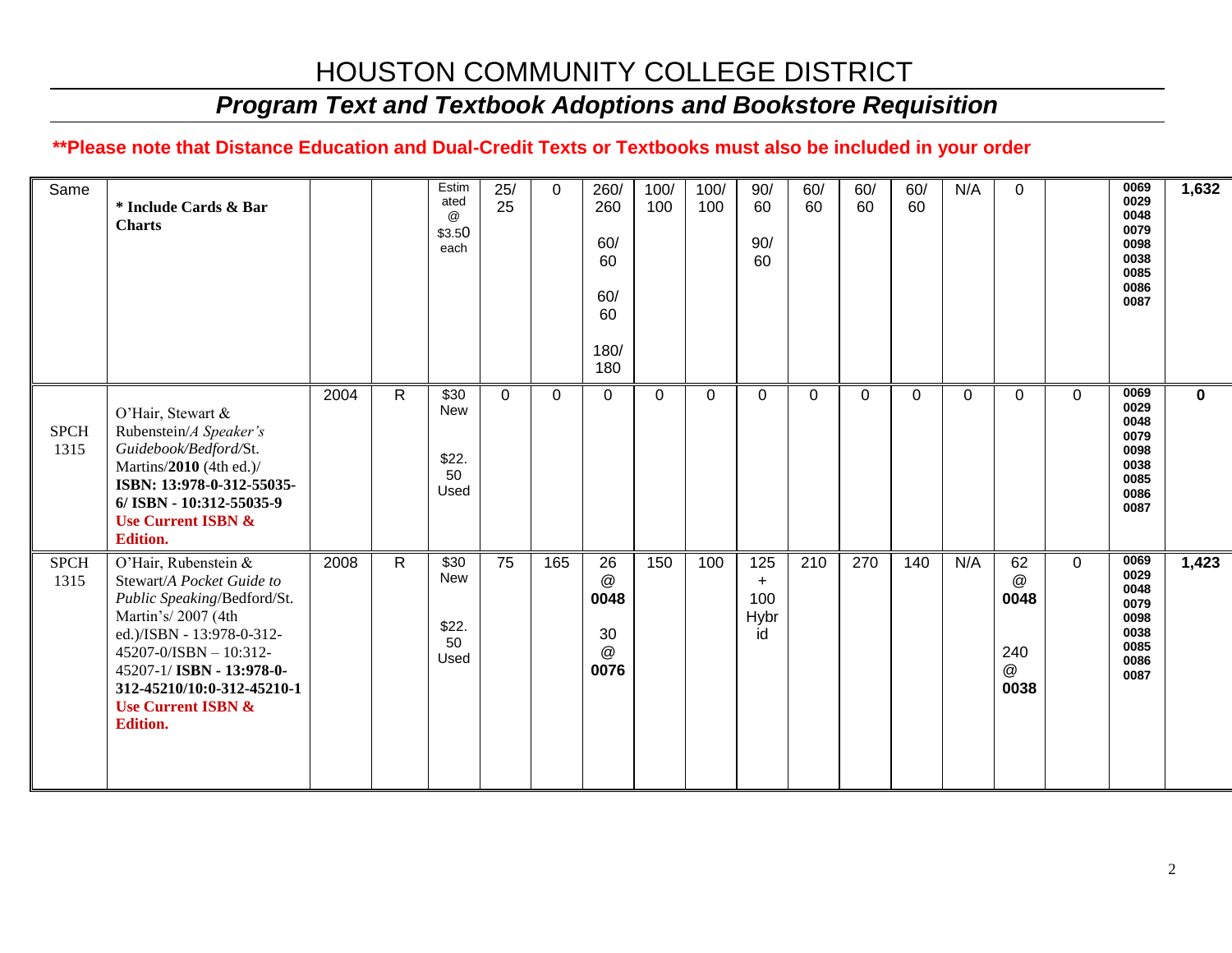## *Program Text and Textbook Adoptions and Bookstore Requisition*

### **\*\*Please note that Distance Education and Dual-Credit Texts or Textbooks must also be included in your order**

| <b>SPCH</b><br>1318 | Adler & Towne/Looking Out,<br>Looking In/Cengage<br>Learning $(14th$ ed.),<br>2010/ISBN - 13: 978-0-495-<br>796213<br><b>Use Current ISBN &amp;</b><br><b>Edition.</b>                                                                             | 2002 | $\mathsf{R}$ | \$149<br>.65<br>New<br>\$112<br>.25<br>Used       | $\Omega$ | 0  | $\Omega$                                  | 50       | 25       | $\Omega$         | 35  | $\Omega$     | 35 | $\Omega$ | 0               | $\Omega$ | 0069<br>0029<br>0048<br>0079<br>0098<br>0038<br>0085<br>0086<br>0087 | 145 |
|---------------------|----------------------------------------------------------------------------------------------------------------------------------------------------------------------------------------------------------------------------------------------------|------|--------------|---------------------------------------------------|----------|----|-------------------------------------------|----------|----------|------------------|-----|--------------|----|----------|-----------------|----------|----------------------------------------------------------------------|-----|
| <b>SPCH</b><br>1318 | DeVito/Interpersonal<br>Messages: Communication<br>and Relationships/Allyn &<br>Bacon, 2008/ISBN -<br>13:978-0-205-75838-8/ISBN<br>$-10: 0-2-5-75838-X$<br><b>Use Current ISBN &amp;</b><br><b>Edition.</b>                                        | 2004 | R.           | \$60.<br>20<br><b>New</b><br>\$45.<br>15<br>Used  | $\Omega$ | 75 | 30<br>@<br>0049                           | $\Omega$ | $\Omega$ | 30               | 25  | $\mathbf{0}$ | 25 | $\Omega$ | $\mathbf 0$     | $\Omega$ | 0069<br>0029<br>0048<br>0079<br>0098<br>0038<br>0085<br>0086<br>0087 | 185 |
| <b>SPCH</b><br>1321 | Hamilton/Communicating for<br>Results/Cengage Learning<br>$(9th$ ed.), 2005/ISBN - 13:<br>978-0-495-79499-5/ISBN -<br>10: 0-495-79799-5<br><b>Use Current ISBN &amp;</b><br><b>Edition.</b>                                                        | 1999 | R            | \$145<br>.65<br>New<br>\$\$10<br>9.25<br>Used     | 25       | 75 | 52<br>$\omega$<br>0048<br>30<br>@<br>0049 | 25       | 50       | 60<br>Hybr<br>id | 105 | 35           | 70 | $\Omega$ | 70<br>@<br>0038 | 0        | 0069<br>0029<br>0048<br>0079<br>0098<br>0038<br>0085<br>0086<br>0087 | 597 |
| <b>SPCH</b><br>1342 | Hanhner, Sokoloff &<br>Salisch/Speaking Clearly:<br>Improving Voice and<br>Diction/Waveland Press, Inc.<br>$(6^{th}$ ed.), 2002/ISBN -<br>0:7248696-1 (with Speech<br>Lab CDs for each campus)<br><b>Use Current ISBN &amp;</b><br><b>Edition.</b> | 2002 | R.           | \$111<br>.45<br><b>New</b><br>\$83.<br>60<br>Used | $\Omega$ | 15 | $\Omega$                                  | 0        | $\Omega$ | $\Omega$         | 35  | $\mathbf 0$  | 35 | $\Omega$ | 0               | $\Omega$ | 0069<br>0029<br>0048<br>0079<br>0098<br>0038<br>0085<br>0086<br>0087 | 85  |